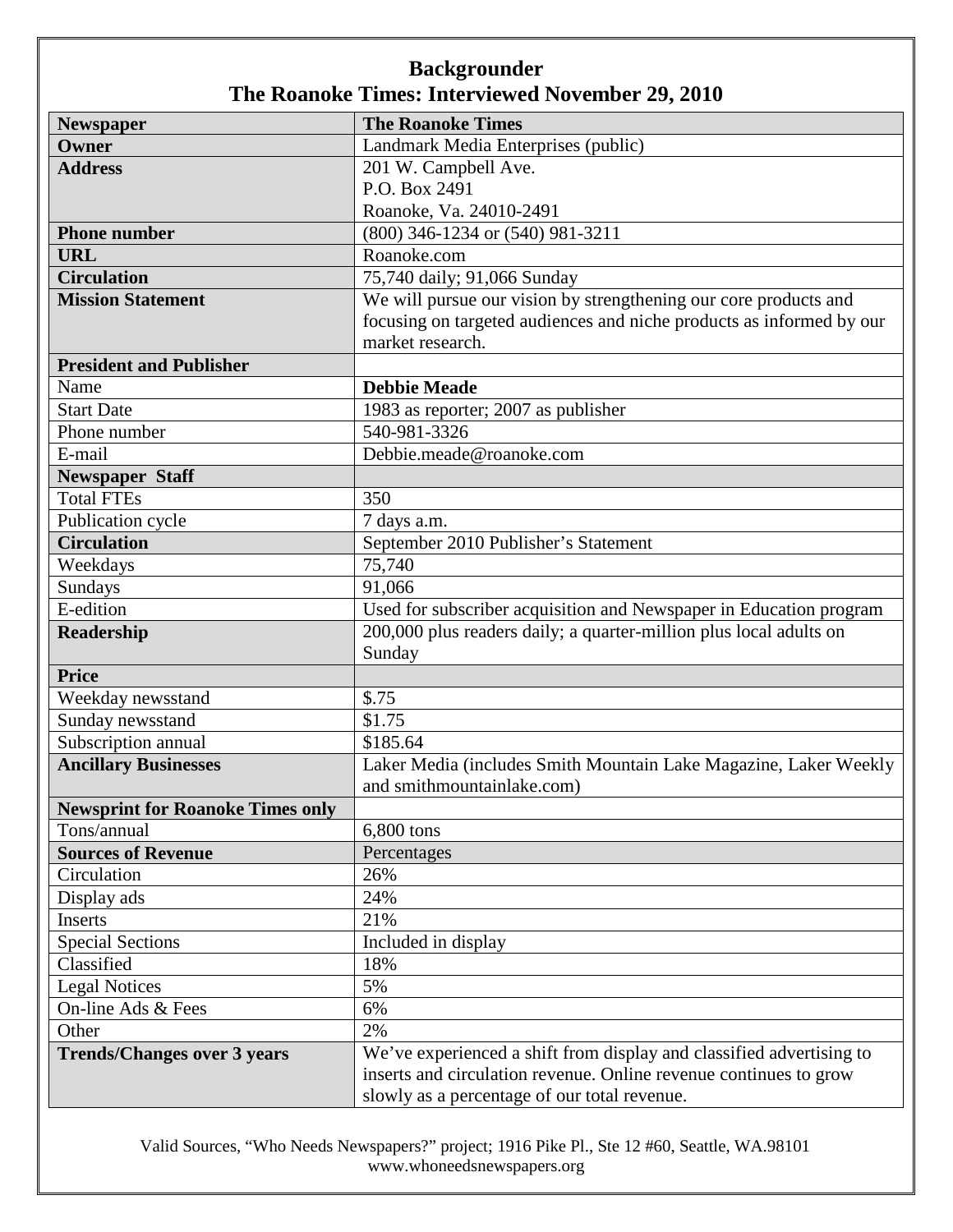| <b>Digital</b>                          |                                                                          |
|-----------------------------------------|--------------------------------------------------------------------------|
| Pay wall?                               | N <sub>o</sub>                                                           |
| Considering a pay wall?                 | Maybe                                                                    |
| <b>Editor</b>                           |                                                                          |
| Name                                    | <b>Carole Tarrant</b>                                                    |
| Start date                              | 2005 as managing editor; 2007 as editor                                  |
| Phone number                            | 540-981-3210                                                             |
| E-mail                                  | Carole.tarrant@roanoke.com                                               |
| <b>News Staff</b>                       |                                                                          |
| <b>Total FTE</b>                        | 97                                                                       |
| Reporters and columnists                | 36                                                                       |
| Editors                                 | 17                                                                       |
| Photo                                   | 8                                                                        |
| Other                                   | Community journalists: 4                                                 |
|                                         | Online producers: 3                                                      |
|                                         | Other (copy, layout, and editorial assistants): 29                       |
| <b>Bureaus</b>                          | Christiansburg, Va. (Virginia Tech); Richmond, Va. (State Capital)       |
| Coverage                                | More than 50% of their time                                              |
| Local government                        | Yes                                                                      |
| Courts                                  | Yes                                                                      |
| Public safety                           | Yes                                                                      |
| County government                       | Yes                                                                      |
| <b>School Board</b>                     | Yes                                                                      |
| <b>Business</b>                         | Yes                                                                      |
| <b>Sports</b>                           | Yes                                                                      |
| Entertainment & arts                    | Yes                                                                      |
|                                         | 1 - medical/ 1 families reporter                                         |
| <b>Online Editor</b>                    |                                                                          |
| Name                                    | <b>Meg Martin</b>                                                        |
| Start date                              | April 2007 as multimedia producer; fall 2008 as online editor            |
| Phone                                   | 540-981-3103                                                             |
| E-Mail                                  | Meg.martin@roanoke.com                                                   |
| <b>Website start date</b>               | 1995                                                                     |
| <b>Digital News Staff</b>               |                                                                          |
| Size                                    | 4 FTE [Work closely with colleagues in digital media dept. and IT        |
|                                         | dept. for site maintenance and project/product building.]                |
| <b>Reporting/Photo staff</b>            |                                                                          |
| Does reporting staff feed materials for | Reporting staff feeds print stories, photos and graphics directly to DTI |
| digital media                           | (print CMS)                                                              |
|                                         | Breaking news and ongoing news updates throughout the day come           |
|                                         | from reporters via assigning editors or online news team and are         |
|                                         | published through digital CMS to update mobile and web sites, and        |
|                                         | later fuel posts to Twitter, Facebook, blogs, text-messaging alert       |
|                                         | system or e-mail alert system, depending on content of story.            |
|                                         | Ongoing updates and posts are also fed to blogs by reporters, editors    |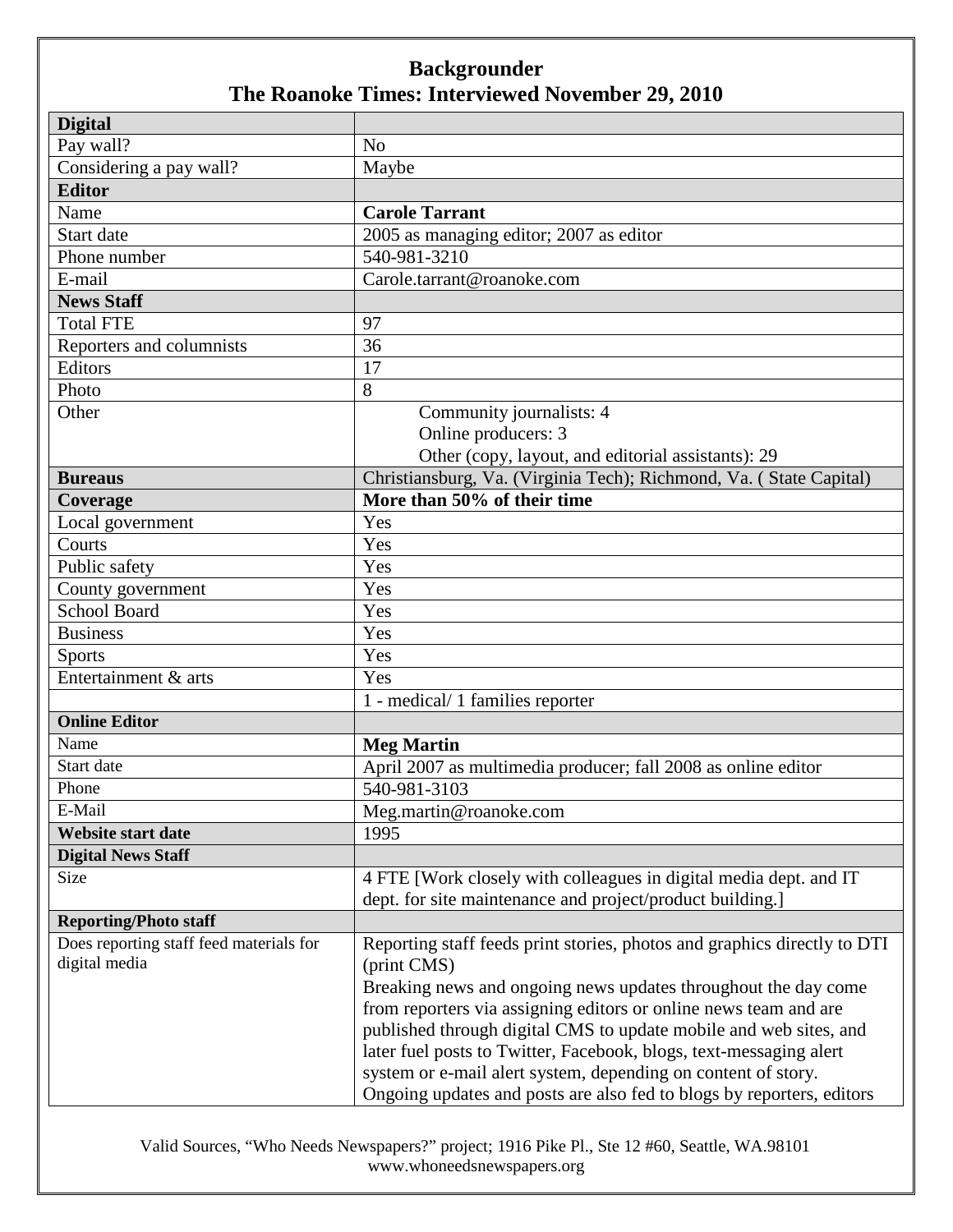|                                                                                                                                                                              | and the online news team throughout the day.                                                                                                                                                                                                                                                                                                                                                                                                                                                                                                                                                                                                                                                                                                                                                                         |
|------------------------------------------------------------------------------------------------------------------------------------------------------------------------------|----------------------------------------------------------------------------------------------------------------------------------------------------------------------------------------------------------------------------------------------------------------------------------------------------------------------------------------------------------------------------------------------------------------------------------------------------------------------------------------------------------------------------------------------------------------------------------------------------------------------------------------------------------------------------------------------------------------------------------------------------------------------------------------------------------------------|
| <b>Capabilities</b>                                                                                                                                                          |                                                                                                                                                                                                                                                                                                                                                                                                                                                                                                                                                                                                                                                                                                                                                                                                                      |
| Web platform software?                                                                                                                                                       | Homegrown CMS supplemented by Word Press (for blogs)                                                                                                                                                                                                                                                                                                                                                                                                                                                                                                                                                                                                                                                                                                                                                                 |
| Content management system: software?                                                                                                                                         | In-house CMS                                                                                                                                                                                                                                                                                                                                                                                                                                                                                                                                                                                                                                                                                                                                                                                                         |
| Does your organization write code?                                                                                                                                           | Yes                                                                                                                                                                                                                                                                                                                                                                                                                                                                                                                                                                                                                                                                                                                                                                                                                  |
| Number of coders?                                                                                                                                                            | Roughly, 8: 4 journalist/coders on online team plus 4 on digital media<br>team. Also: A handful of folks throughout the newsroom with a<br>smattering of HTML or JQuery or other such knowledge.                                                                                                                                                                                                                                                                                                                                                                                                                                                                                                                                                                                                                     |
| Proprietary or open-source code? Why?                                                                                                                                        | Both.                                                                                                                                                                                                                                                                                                                                                                                                                                                                                                                                                                                                                                                                                                                                                                                                                |
| <b>Flexibility &amp; response time</b>                                                                                                                                       |                                                                                                                                                                                                                                                                                                                                                                                                                                                                                                                                                                                                                                                                                                                                                                                                                      |
| Can you change web platform – coding,<br>architecture, software -- at least once a<br>month? Do you?                                                                         | Fundamental site structure remains stable but design is flexible and<br>modifiable. Sections, microsites and stories are built as needed.<br>Gateway centerpiece (the focal point of our homepage) is updated<br>multiple times a day, and is often redesigned and modified to fit the<br>needs of the news and events of the day.                                                                                                                                                                                                                                                                                                                                                                                                                                                                                   |
| <b>Digital Tools</b>                                                                                                                                                         |                                                                                                                                                                                                                                                                                                                                                                                                                                                                                                                                                                                                                                                                                                                                                                                                                      |
| Crowd sourcing?                                                                                                                                                              | Yes.                                                                                                                                                                                                                                                                                                                                                                                                                                                                                                                                                                                                                                                                                                                                                                                                                 |
| Data visualization?                                                                                                                                                          | Yes.                                                                                                                                                                                                                                                                                                                                                                                                                                                                                                                                                                                                                                                                                                                                                                                                                 |
| Investigative reporting?                                                                                                                                                     | Yes.                                                                                                                                                                                                                                                                                                                                                                                                                                                                                                                                                                                                                                                                                                                                                                                                                 |
| Documentary video?                                                                                                                                                           | Yes.                                                                                                                                                                                                                                                                                                                                                                                                                                                                                                                                                                                                                                                                                                                                                                                                                 |
| Any other kinds of digital tools are being<br>used?                                                                                                                          | Digital presentation tools: Polls; photo galleries; CoverItLive; live<br>video streams; comment forums; interactive maps; audio<br>galleries/Soundslides; podcasts; webcasts; Twitter/Facebook feeds;<br>live blogging; Twitter aggregation; Storify; audio; interactive games;<br>Qik live streaming; word clouds; Scribd for embedding original<br>documents; breaking news text alerts; interactive maps; user-generated<br>maps; interactive timelines; custom widgets; Flickr galleries/feeds;<br>Flickr groups; user-generated videos/photos; interactive tours and<br>multimedia projects; panoramas; interactive panoramas; Gigapans;<br>RSS feeds; curated content from elsewhere; Skype; (tossing around<br>using Tumblr)<br>In addition, we use many other digital production and newsgathering<br>tools. |
| <b>Social Media</b>                                                                                                                                                          |                                                                                                                                                                                                                                                                                                                                                                                                                                                                                                                                                                                                                                                                                                                                                                                                                      |
| What is the overall organizational<br>commitment to collecting, creating,<br>shaping and delivering all your<br>news/information products through these<br>digital channels? | Since 2010, we have a Dayside Delivery Editor, and more recently a<br>nightside counterpart, who manage our social media presence. We are<br>on facebook, twitter, youtube and flickr. You can find more at<br>http://roanoke.com/social. As of March 2011, we have 17 twitter<br>accounts; 8 facebook accounts; 1 youtube account, and 5 flickr<br>accounts.                                                                                                                                                                                                                                                                                                                                                                                                                                                        |
| To what extent is your newspaper<br>connected to people through social<br>media?                                                                                             | Extensively.                                                                                                                                                                                                                                                                                                                                                                                                                                                                                                                                                                                                                                                                                                                                                                                                         |
| <b>Advertising</b>                                                                                                                                                           |                                                                                                                                                                                                                                                                                                                                                                                                                                                                                                                                                                                                                                                                                                                                                                                                                      |
| Is your advertising staff able to provide<br>competitive digital services to merchants?                                                                                      | Yes                                                                                                                                                                                                                                                                                                                                                                                                                                                                                                                                                                                                                                                                                                                                                                                                                  |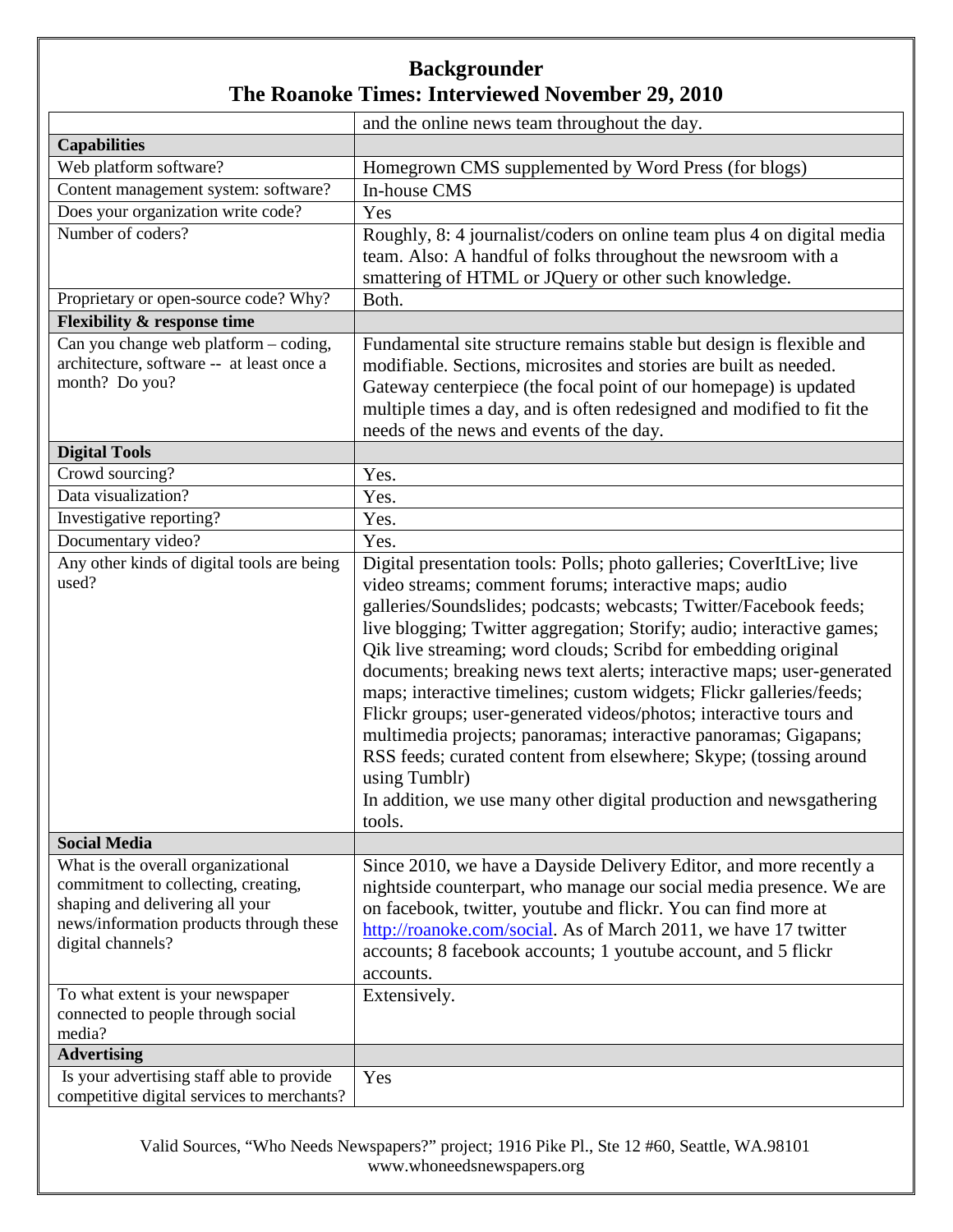| Does your advertising department sell<br>"digital services", such as helping     | We do not sell web production services, but we do offer Search Engine<br>Marketing (SEM) services to our customers. |
|----------------------------------------------------------------------------------|---------------------------------------------------------------------------------------------------------------------|
| merchants with website production?                                               |                                                                                                                     |
| Does your ad department sell electronic                                          | We do have restaurant coupons on our food site, plateup.roanoke.com.                                                |
| coupons or other modern digital                                                  | We also launched an online group buying product, roanoke.com Daily                                                  |
| products?                                                                        | Deal in August 2010. It was the first group buying product for our                                                  |
|                                                                                  | market, and it has been very successful for our advertising customers                                               |
|                                                                                  | as well as our users.                                                                                               |
| <b>Assessment</b>                                                                |                                                                                                                     |
| How do you assess your digital                                                   | Using Google Analytics and OAS                                                                                      |
| news/information products?                                                       | We also assess our social media presence in a handful of ways                                                       |
| Page-views?                                                                      | 6.7 million                                                                                                         |
| Monthly uniques?                                                                 | More than 600,000                                                                                                   |
| What other metrics do you use?                                                   | 25 staff blogs. Find more at http://roanoke.com/blogs.                                                              |
| Do you assess news content?                                                      |                                                                                                                     |
| Writing or visual journalism impact?                                             | We have a panel of readers whom we regularly ask to evaluate both                                                   |
|                                                                                  | content and ads. The feedback we receive from this panel is                                                         |
|                                                                                  | instrumental in making strategic decisions in our newsroom.                                                         |
| <b>Editing</b>                                                                   |                                                                                                                     |
| Are there different procedures (layers of                                        | All stories are edited at some level. Blogs are not edited.                                                         |
| editing) for web vs. print products?                                             |                                                                                                                     |
| Do you use AP Style in your digital                                              | Yes                                                                                                                 |
| products?                                                                        |                                                                                                                     |
| <b>Revenue</b>                                                                   |                                                                                                                     |
| Do you charge for any digital news<br>products?                                  | Yes, our archives and e-edition                                                                                     |
| Which products and how much?                                                     | Archives (before 2007) by Newsbank                                                                                  |
| <b>Digital Delivery Systems</b>                                                  |                                                                                                                     |
| What delivery systems do you employ?                                             |                                                                                                                     |
| E-edition? (software?)                                                           | Yes; Olive (vendor)                                                                                                 |
| Smart Phone - apps                                                               | Currently use mobile platform - m.roanoke.com, a free mobile site.                                                  |
| -- iPhone                                                                        |                                                                                                                     |
| -- Android                                                                       |                                                                                                                     |
| -- Blackberry                                                                    |                                                                                                                     |
| -- Palm                                                                          |                                                                                                                     |
| -- Other?                                                                        |                                                                                                                     |
| <b>Tablets</b>                                                                   |                                                                                                                     |
| -- iPad                                                                          | Under development                                                                                                   |
| Kindle                                                                           | N <sub>o</sub>                                                                                                      |
| <b>Knowledge products</b>                                                        |                                                                                                                     |
| Do you offer "knowledge products," such                                          | N <sub>o</sub>                                                                                                      |
| as books, magazines, and television or                                           |                                                                                                                     |
| radio programs in addition to the core                                           |                                                                                                                     |
| daily paper?                                                                     |                                                                                                                     |
| <b>Future</b>                                                                    |                                                                                                                     |
| Do you foresee your news organization<br>offering one hundred percent digitally- |                                                                                                                     |
|                                                                                  |                                                                                                                     |